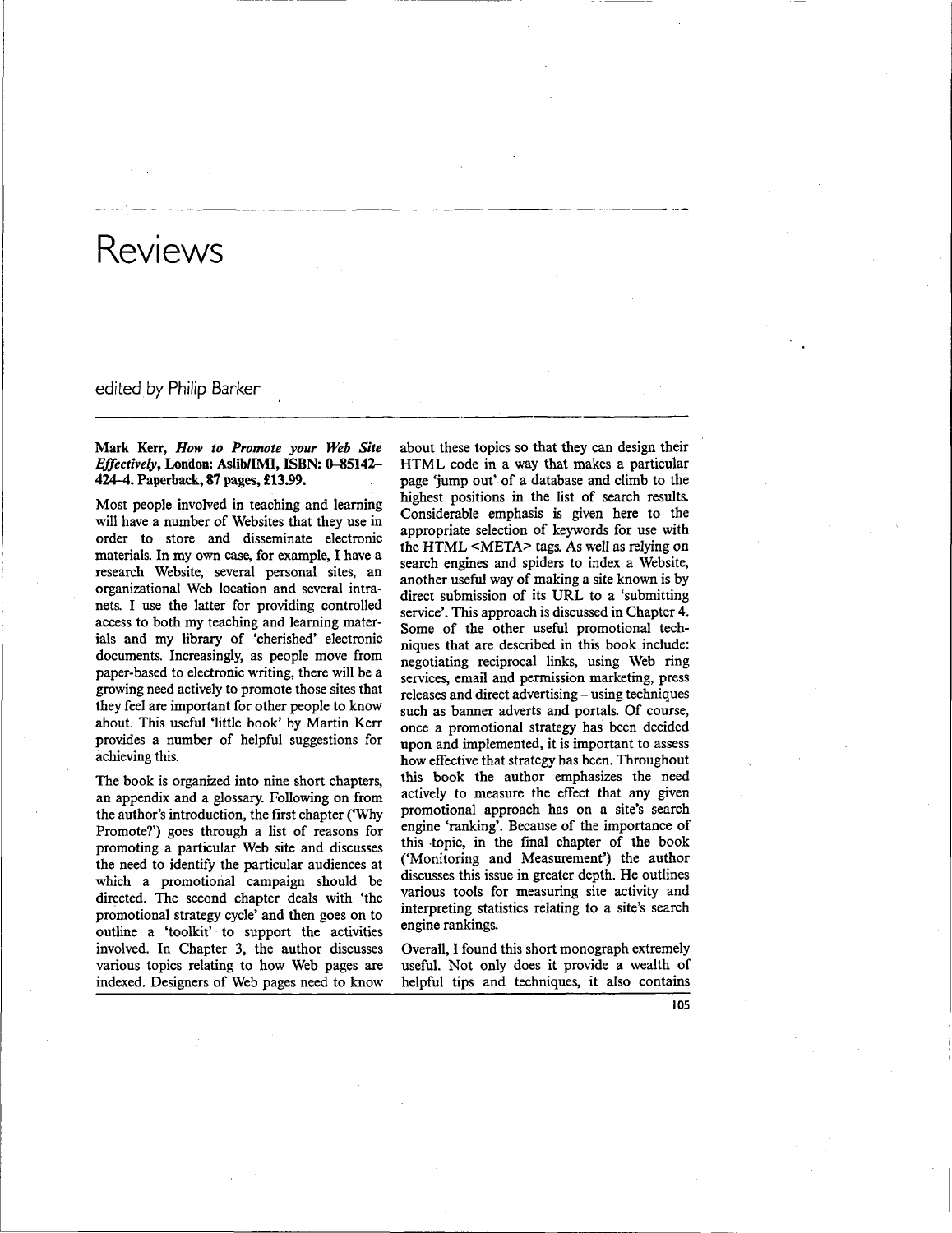many amusing anecdotes about the 'tricks' (both fair and foul!) that people get up to in order to gain a promotional advantage with respect to getting to the top of a search engine's hit list.

## *Philip Barker, University of Teesside*

**Elaine England and Andy Finney,** *Managing Multimedia Project Management for Interactive Media,* **Harlow: Addison-Wesley, ISBN: 0-201- 36058-6. Paperback and CD-ROM, 423 pages, £27.95.**

This book represents an unusually detailed and up-to-date account of the processes required for the successful management and delivery of multimedia projects. Drawing upon their extensive experience in the field, the authors provide a logical account of every step in identifying. resourcing and managing the development of interactive media throughout the project lifecycle. Acknowledging that there is no such thing as a 'typical' multimedia project, not least because the underlying technologies are constantly changing, the' authors still succeed in providing a text that should be required reading for any aspiring multimedia manager.

Admittedly such praise is borne partly out of the distinct lack of similar guides in the field and this excellent book still has its weaknesses. Perhaps the greatest failing is that the book attempts the practically impossible - to provide an authoritative discussion of an enormous, multifaceted subject area in a single text. Of moderate length  $-423$  pages  $-$  the eager reader is initially engaged in sections such as 'What is multimedia' and 'Project manager's responsibilities'. This is where the true worth of this book lies - topics such as this are rarely discussed with adequate explanation for the beginner and sufficient detail to be of practical benefit. In this respect the authors deserve our thanks. However subsequent chapters of the book focus on the production of assets in different multimedia projects, including audio, video and graphics. 'Graphics asset production' for example only warrants 19 pages. Experienced readers will quickly recognize the superficiality of these chapters, but there is a risk that the enthusiastic but inexperienced student, or perhaps even the established manager moving into the field, might treat these chapters with the same respect and consideration as previous chapters. Perhaps this apparent disparity in chapter content is a consequence of dual authorship.

The book is divided into twenty chapters. Following a worthy introduction, the reader is rapidly brought up to speed on issues surrounding the manager-client relationship in chapters such as 'Scoping a project', "The proposal' and 'Contract issues'. Subsequent chapters acknowledge the importance *of* a properly selected and managed project team. Following the aforementioned brief description of issues surrounding the acquisition, manipulation and use of audio, video and graphics assets, the authors conclude the book with three chapters entitled 'Testing', 'Archiving' and 'Marketing and marketing research'. These relatively short chapters can only facilitate somewhat superficial discussion of these important issues. Fortunately the authors usually remain focused on the subject of 'project management for interactive media', so ensuring that their comments and observations, however brief, are worthy of attention. In most cases the recommended reading lists that accompany each chapter are also useful.

The book is also accompanied by a CD-ROM that claims to be both a companion to, and an extension of, the book itself. Reflecting the practicality of content throughout the entire publication, the authors have avoided producing the companion CD-ROM in a particularly hightech format. Instead of exploiting the latest authoring software - duly discussed elsewhere in the book - the authors have chosen to deliver this content as an HTML document. This mode of delivery ensures the broadest compatibility with users' computers and conveniently serves to illustrate some of the production issues discussed in the text. Rather surprisingly, there is a persistent (yet easily rectified) problem with the positioning of the interactive menu throughout the CD-ROM's contents.

The CD-ROM contains a variety of additional materials to illustrate the book's text. For example, the support materials for Chapter 8, 'Selecting the media and techniques: the treatment' entitled "Theory into practice' include a hypothetical tutorial on changing a car windscreen wiper blade. The reader is asked to compare the relative merits of alternative methods of electronic delivery. These range from a series of static diagrammatic images (with which most amateur mechanics are familiar!) to an animation with accompanying soundtrack. Elsewhere on the CD-ROM there resides a variety of useful document templates, such as contracts, licence agreements, project checklists and questionnaires. These, together with an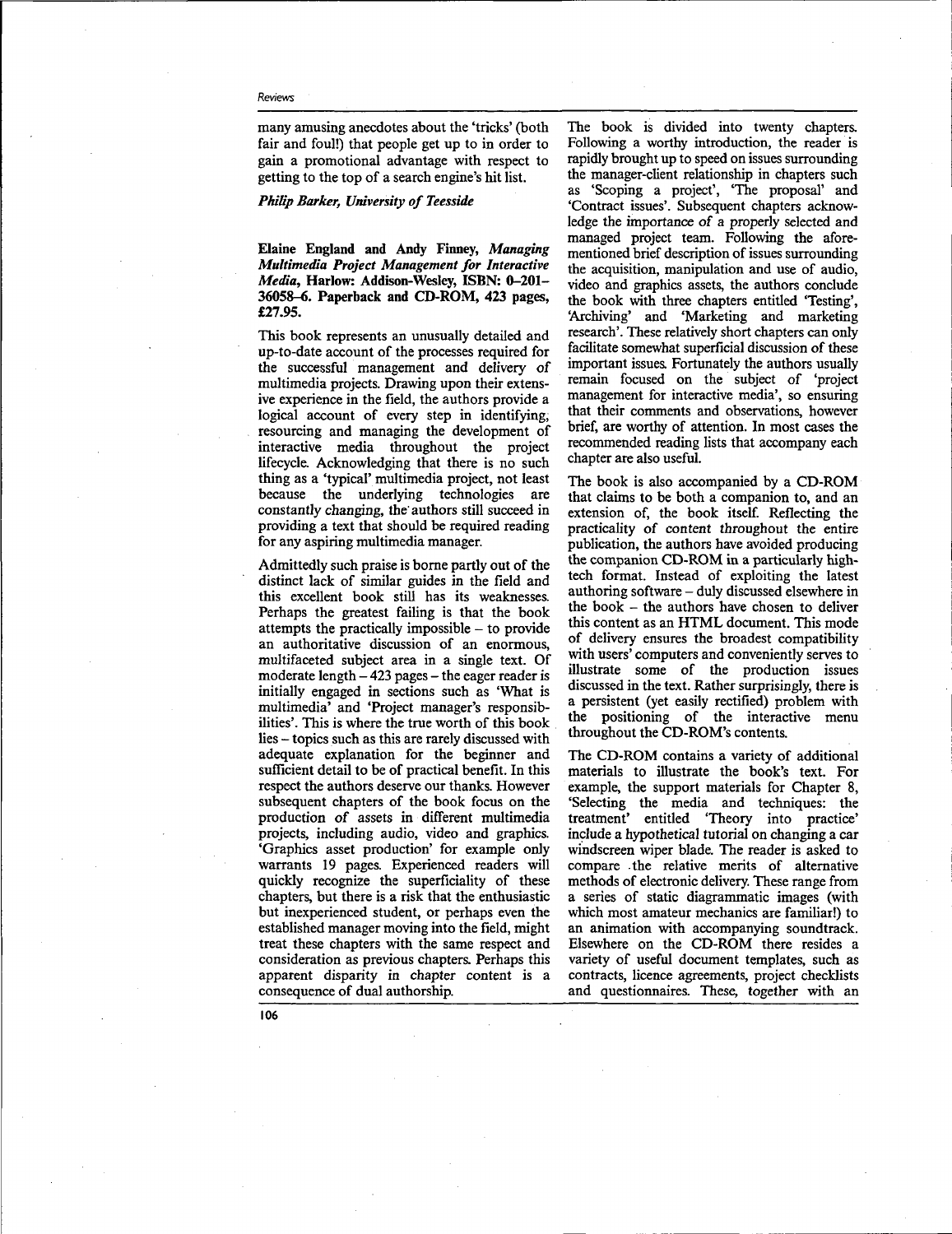extensive hyperlinked glossary mean that the CD-ROM is genuinely useful. The authors even invite users to customize the interactive contents page, acknowledging the practical value of this particular resource to teachers in the field. Finally the book has an associated Website *(http:llwww.atsf.co.uklmanmultf)* which supplies additional resources and which will provide you with a greater insight into the book's scope and contents than possible in this review.

A final (very minor) gripe: in my opinion the book's cover fails to distinguish it from the ever expanding range of computer books on sale in your local bookshop. This is a shame, because whilst dealing with an undeniably specialist subject, by providing practical advice and insiders' tips for designers, producers and programmers in today's multimedia industry, this book deserves the attention of anyone with more than a passing interest in the application of modern communications and information technologies.

## *Brian Boullier, University of Bradford*

## **Michael Potts,** *An A to Z of Training and Development,* **London: Kogan Page, ISBN: 0-7494-2563-6. Hardback, 284 pages, £40.00.**

This *A to Z of Training and Development* states on the flyleaf that it is 'the essential reference book for anyone involved in training and development'. Furthermore, the author 'sets out to give a concise explanation and guide to the many facets of training and development in an organisation'. Michael Potts has indeed succeeded in presenting a large number (in excess of 300) of related and relevant topics that can be easily accessed.

The 'A to Z', as its name implies, is laid out alphabetically and contains 22 chapters. The contents section is detailed, listing each main and sub-topic. Where these are discussed as part of a larger subject, re-direction is clearly indicated within the main text. Alternatively, direct access is provided from the comprehensive index. That so many topics are covered in a book of 273 pages indicates that coverage is by no means exhaustive; rather the information given is an overview. A high proportion of the text consists of bullet points, with these and the narrative being augmented with tabular information, example forms and a few simple black and white diagrams.

Three loose divisions of information can be made with respect to the contents. First, details are provided about many existing European and UK government organizations (often including contact addresses), programmes and initiatives. Second, current legislation is summarized and occasionally specific case references are cited. Third, practical advice and instruction are given regarding training and staff development issues, this being the largest division.

Organizations range from the European Social Fund to the Training and Enterprise National Council. General initiatives such as those of the European Commission are only touched upon, while national programmes and initiatives including Investors in People (IIP) and National Education and Training Targets are afforded a little more detail. Some of the sources of funding for training that are briefly covered include Career Development Loans and Small Firm Trading Loans. Information regarding national courses is quite detailed and includes National Vocational Qualifications (NVQs) and General NVQs, the Scottish Vocational Qualifications, modern apprenticeships and traineeships and the Youth Training Scheme.

Information pertaining to relevant legislation has been carefully edited in order to ensure coverage of the most important aspects. Statutes and regulations upon which focus is greatest include disability, racial and sexual discrimination, equal opportunities (with cases cited as examples), trade union rights (including those for employee representatives) and health and safety regulations (particularly, regarding the use of equipment).

The training and staff development contents fall under numerous headings. They do, however, share an emphasis throughout the 'A to Z', namely that they are an integral part of business and therefore are required to show an appropriate return on investment. To this end there are a number of topics relating to the financial aspects of training, including budgets, possible levels of improvement due to training input for top performers, short-term plans and strategies for human resources. Methods of evaluation (both summative and formative) are discussed together with performance appraisals and guidelines are provided for quantifying gains in terms of increased production levels. Qualitative benefits, due to appropriate training and. staff development initiatives, such as improved morale, communication and motivation are discussed, although these again are, where possible, viewed in monetary terms. Assessment of training needs is covered within the topics of designing, identifying and strategy, each being based upon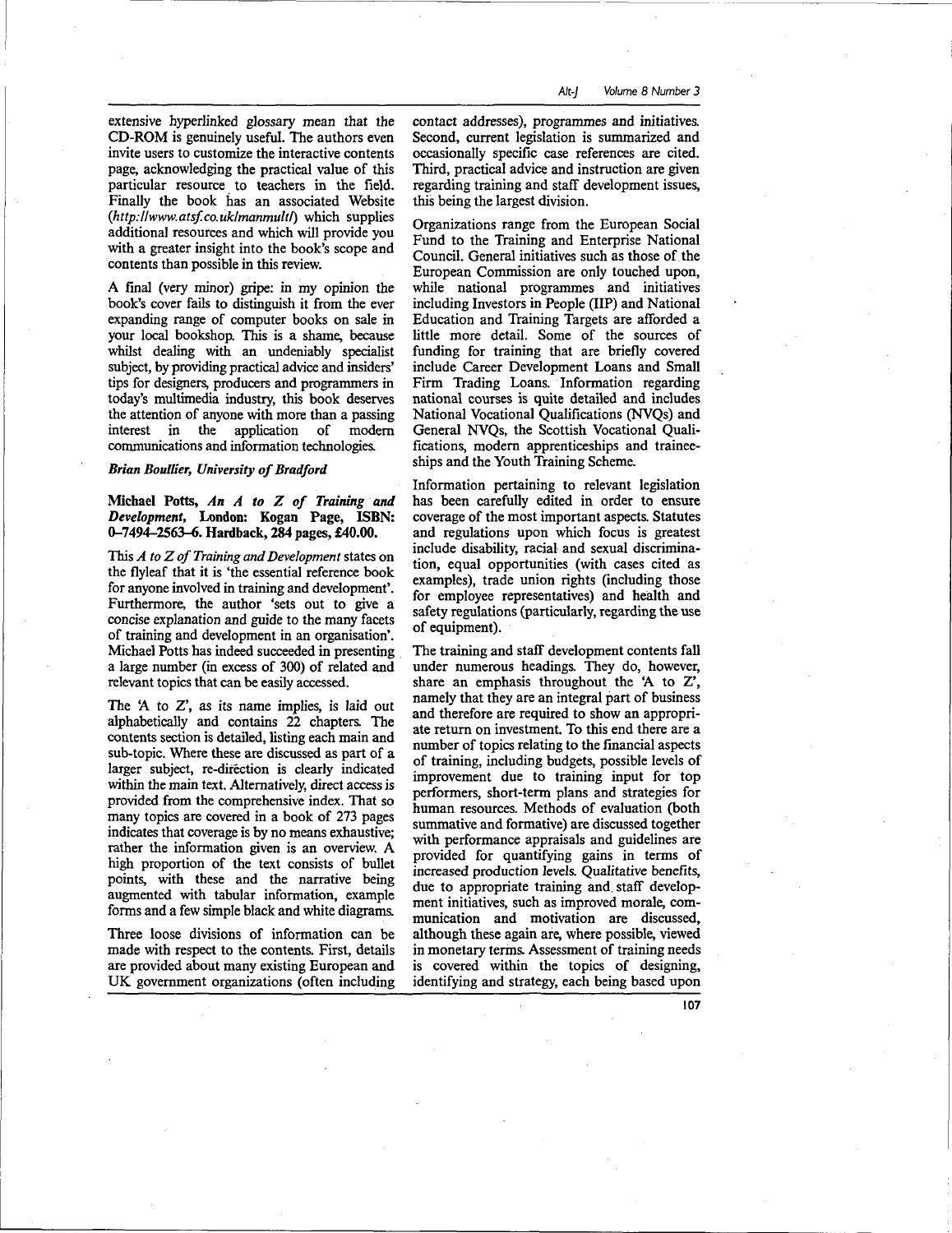details determined by the differences between the requirements of the job and the knowledge and skills of the employee. Practical advice for specifying the standards and objectives of a particular position is given, including a section on management development that emphasizes a different focus in training for the more senior employees. Techniques for analysing skills include the use of competency check lists and psychometric tests. The latter, as the author points out, are expensive and usually require specially trained staff to implement, but do tend to have evidential levels of reliability and validity, which in-house checks may lack.

The required outcome, subject taught, particular employee and costs are factors that need to be considered when assessing the type of training needed. Training delivery should reflect the group's needs and the individual learning styles. Learners are considered to fall within one of four classifications - activists, pragmatists, reflectors and theorists - and trainees should be encouraged to use all facets of learning, not just the one they favour. A cycle of learning is described. It encompasses experience, reflection, analysis and planning, with learning occurring from reinforcement, feedback and observation. Who will be responsible for the training is also considered, as is the extensive administration requirement for staff development. Some sample form templates are included.

The alphabetical nature of the contents does lead to some repetition of points where they are relevant to more than one main topic and to the need to read more than one section to gain an overview of a specific subject, for example, training evaluation. A feature that could be added is a section of references to other, more in-depth sources of material. However, the book achieves its aim of providing an overview of a particularly large subject and in this respect it can be considered comprehensive for this manner of coverage. It is a reference book that will be of considerable use to those within the staff development field.

## *Kate Garland, University of Bristol*

**D. Bickerton and M. Gotti (eds.),** *Language Centre Integration through Innovation — Papers from the 5th CERCLES Conference,* **CERCLES, Plymouth: University of Plymouth, ISBN: 1-84102-054-0. Paperback, 290 pages, £12.00.**

*Language Centres: Integration through Innovation* is a collection of papers from the fifth conference of the Confédération Européenne des Centres de Langues de l'Enseignement Supérieur (CERCLES). The conference was held in Bergamo in September 1998. The conference theme 'integration through innovation' highlights the main thrust of the papers collected here, that the achievement of a trans-European approach to the learning of modern foreign languages will necessarily involve not only sound but innovative approaches to language pedagogy, but also an awareness of intercultural factors that may impact on the learning environment.

In general the standard of the papers is quite high although the fact that the conference was held in September 1998 does mean that some of the information is a little dated. This takes away very little from most of the papers, but does suggest that interested readers may wish to pursue references and contact information in order to see what further progress has been made in the intervening time.

Similarly, it is in the nature of such collections that not all the papers will be uniformly interesting to all readers. However, the book's organization lends itself to a selective approach to its contents. The collection contains seventeen papers divided into five sections: the innovative role of language centres, cultural integration, innovations in learning, innovative use of technology, and innovations in assessment.

The two papers in the first section, "The Innovative Role of Language Centres', concentrate on the potential of language centres to act as change agents in support of a better integrated Europe. For example, Edith Esch in 'Centres de langues: innovation pédagogique et integration européenne' finds that, despite their potential to support social and cultural integration, to date their contribution has been modest. Similarly, John Sinclair in 'New roles for language centres: the mayonnaise problem' cautions that the many differing pressures on centres to adopt new roles may lead to fragmentation, if, like an overhastily prepared mayonnaise, progress is not made carefully step by step.

The three papers in the second section, 'Cultural integration', continue the inter-cultural theme. Maria Grazia Guido discusses the emergence of a 'European English' as used by competent ESL speakers that is a distinct subset of English perhaps not unlike 'American' or 'Australian' English. Similarly Raffella Negretti reports on the analysis of online conversation amongst ESL

108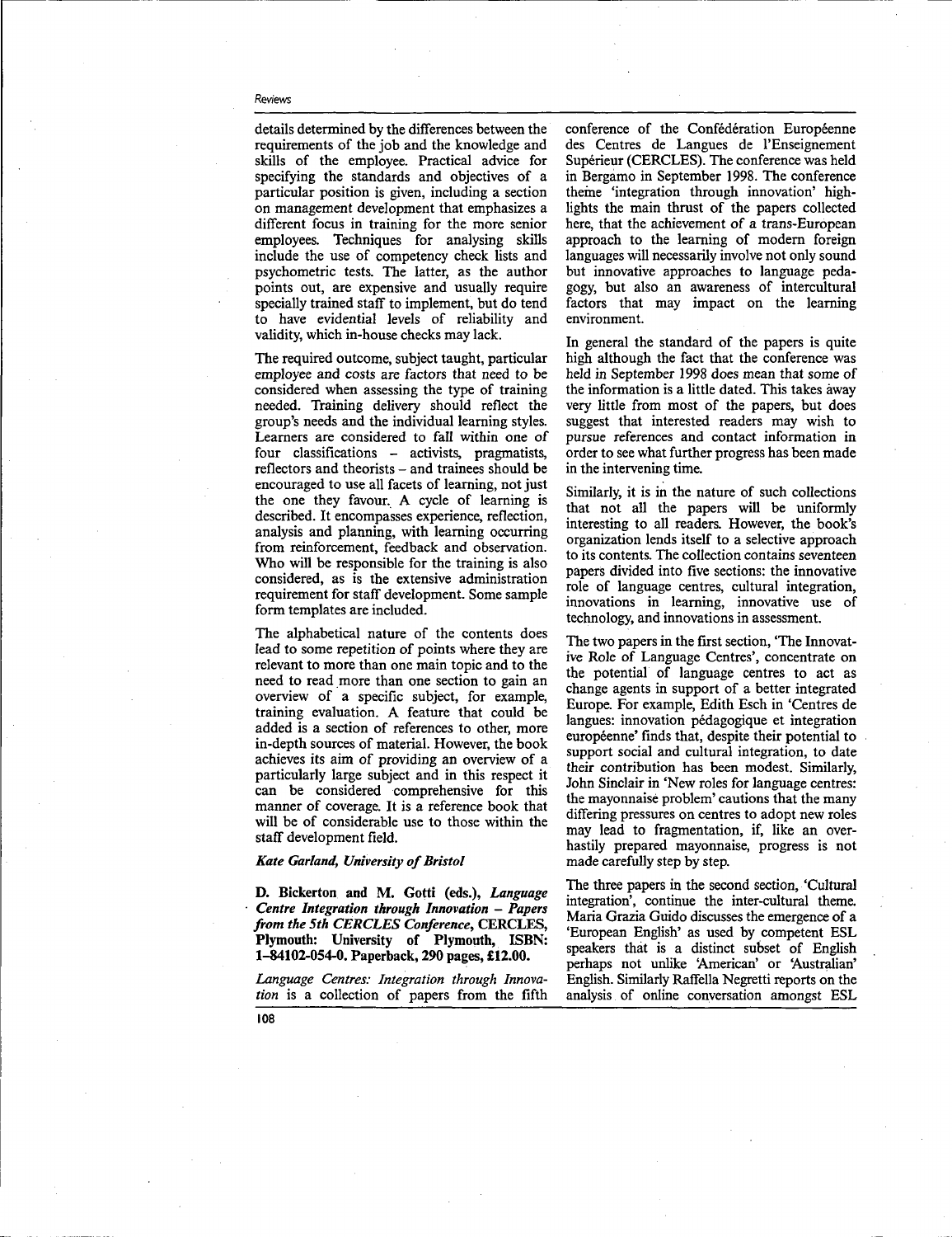students; while Michael O Dúill reports on a study of communication in German firms in Ireland.

The third section, 'Innovations in learning', again contains three papers but the focus is more clearly on pedagogical issues. Marina Mozzon-McPherson examines some aspects of the pedagogical application of computer-mediated communication (CMC) in 'Encounters of a third kind: an analysis of the use of the computermediated environment in relation to learner autonomy'; while Franca Poppi considers the changing role of the language teacher as an adviser or counsellor who directs a student's learning. Finally in this section Marina Dossena reports on the use of electronic corpora in language learning.

The next section, 'Innovative use of technology', is the largest section containing five papers. These range from Evelyne Namenwirth's consideration of the utility of the new technologies through papers discussing multimedia authoring tools (Brigitte Dold and Christine Hoffman), the use of the Web (Gilles Couzin and Vita Falbo-Ellis) to Tony Stenton's arguments in favour of the in-house production of hypermedia resources to support language learning. Although there is certainly some very interesting work reported in this section, it is, unfortunately, the section that perhaps suffers most from the delay between presentation and review. Many of the technologies referred to have significantly moved on in the two years since these papers were presented.

Interestingly, this is less true of the last section, 'Innovations in assessment'. Although three of the four papers in this section report on technologically moderated assessment issues and assessment technologies have advanced, the differences between now and 1998 are perhaps less pronounced in this area. Perhaps still more importantly all three of the technologically orientated papers in this section report on assessment tools being used for diagnostic purposes. Thus even where the technology may have moved on the diagnostic strategies remain relevant and interesting. For example, De Grigorio and Fischer report on the DIALANG project which offers an Internet-mediated system designed to test levels of attainment in all of the EU's principle languages and thus aid students in achieving the EU's stated goal of proficiency in the three languages. Similarly, Carole Rozzonelli's 'StartUP Entry Test: un logiciel de tests de niveau en langues' offers an approach to

the assessment of language proficiency. Ray Satchell's report on the BULCATES project, on the other hand, looks at how the system developed at Bristol University is integrated into the language centre's pedagogical strategies. Finally, Stickler, Lewis and Speight in 'Taking students seriously, the use of self-assessment and peer-assessment on a University-Wide Language Programme' provide a valuable analysis of the advantages and disadvantages of formally integrating student evaluation into the assessment process.

## *Bruce Ingraham, University of Teesside*

**Eta de Cicco, Mike Farmer and Claire Hargrave,** *Activities for Using the Internet in Primary Schools,* **London: Kogan Page, London: ISBN: 0-7494-2989-5. Paperback, 181 pages, £29.99.**

Using the Internet is a particular challenge for primary schools. Of concern to head teachers and class teachers are ethical, technical and educational issues. The presence of 'unsuitable material' is well known and teachers seek ways of ensuring pupils do not access these. Unlike in a secondary school, there may be limited technical expertise on hand and, consequently, there is the need for an information source which is logically structured, clear and comprehensive in coverage. Also, while the Internet contains much that may be of value in primary schools, the sheer quantity of sites can lead the inexperienced into the frustration of extended periods of activity which is not fruitful.

This bright, well-structured and comprehensive guide is designed to meet the needs of primary teachers and, in the main, meets them well. Notably, the authors have tackled the issue of disappearing and moving sites by maintaining an associated Website themselves which updates all the links published in the text.

With nine sections covering the main curriculum areas - literacy, numeracy and mathematics, science, geography, history, science, design and technology, art, music and religious education and an extensive technical section, this book offers a comprehensive guide and reference.

Each section offers suggestions for suitable Websites and how pupil activity can be built around the information found there. All pupil activity is based on photocopiable worksheets. This should prove very popular with teachers.

At the heart of the book are the curricular sections. Though mostly of good quality, there is

109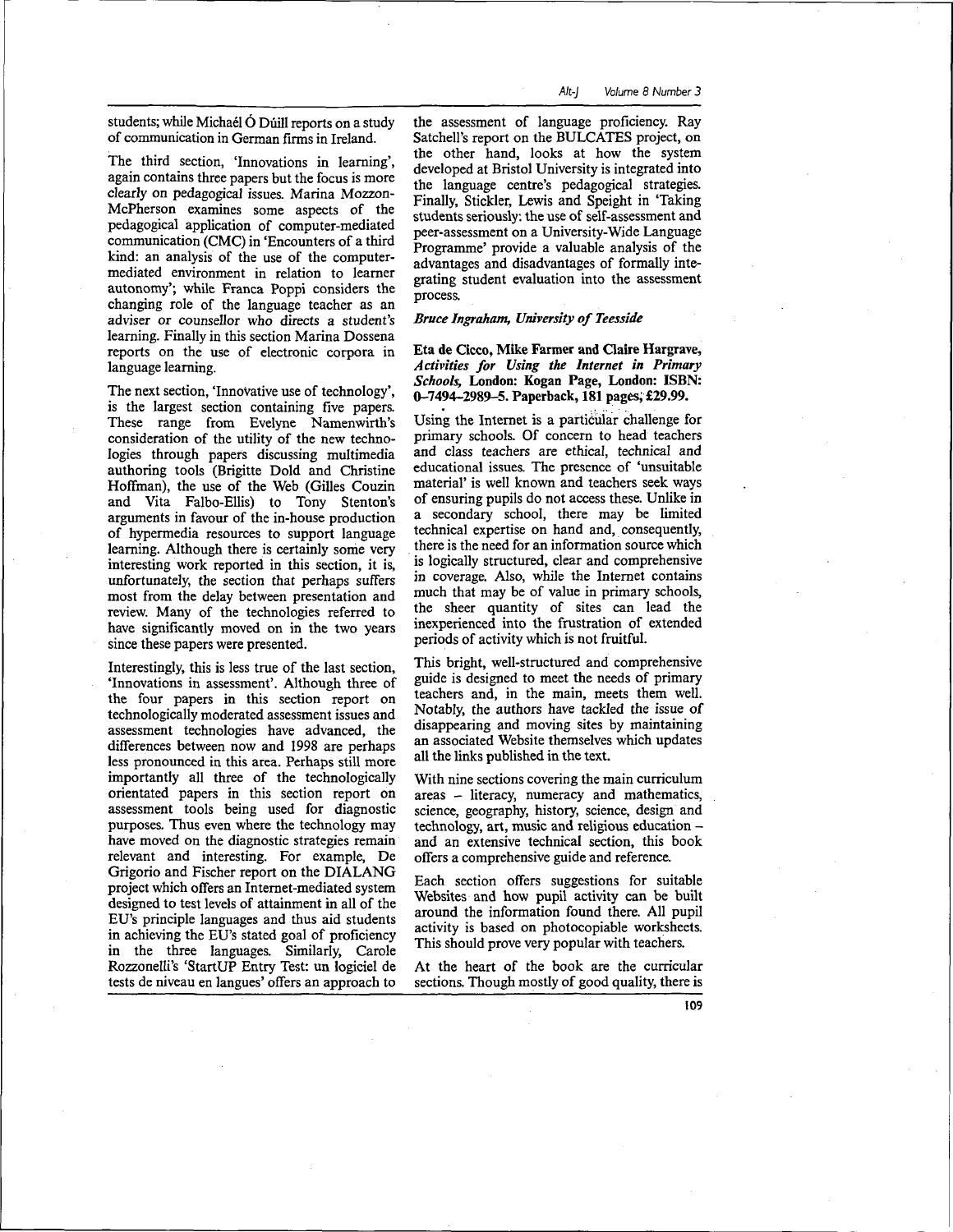inevitably variation. The history section, for example, includes activities on Roman, Viking and Victorian Britain: all popular topics in primary schools. A useful addition might have been the excellent Public Records Office site which is rich with pupil-level material on a wide range of topics. The mathematics and science sections are particularly strong with, in the latter, activities likely to promote meaningful and active pupil involvement on plants and animals, melting, teeth, flight and the solar system. The mathematics section looks very useful as a way of providing meaningful contexts and of offering pupils fun. Less impressive is the religious education section which suggests few sites and which might have included reference to the very extensive set of links to Islamic sites held by the University of Wales, Lampeter.

The technical section is full, with twenty-seven sub-sections covering topics from bookmarks to URLs. While much of this is more technical than the majority of teachers would ever require, it makes sense to cover as many possibilities as possible.

Perhaps surprisingly, the authors have not included a section offering advice on the avoidance of 'unsuitable material'. While there are helpful pieces of advice on such matters contained within the text of particular activities, many readers would I am sure, have expected to be able to go quickly to a discrete section which summarizes the issues and which offers guidance.

Accepting the inevitability of continuing change which will leave any printed text behind and the impossibility of identifying all of the best sites, this book offers primary teachers a timely and very well-written guide to Internet use.

# *John Robertson, University of Paisley*

**Abby Day, John Peters and Phil Race,** *500 Tips for Developing a Learning Organisation,* **London: Kogan Page, ISBN: 0-7494-2912-7. Paperback, 125 pages, £15.99.**

The notion of the learning organization has come to the fore in recent years, although the general level of understanding of the characteristics of a learning organization appears to lag behind the enthusiasm of the published advocates. Part of the problem, no doubt, is that busy managers are unable (or unwilling) to take the time to understand in some depth the implications of seeking to reposition their organization as a learning organization, and I have seen examples of what might be termed 'management by in-flight magazine', where there is evidence that the headlines about 'the learning organization' have been assimilated but little else. Hence this book is to be welcomed, since it offers considerably more than headlines and is a storehouse of suggestions as to how the transformation to a learning organization might be aided.

However, one disadvantage of the '500 tips' approach is that it risks promoting surface learning at the expense of deep learning: the learning organization as a 'quick fix' rather than something more organic and slow-growing. If those in the organization perceive management's attempts to create a learning organization as simply changing the wrapping on the parcel, then the transformation will be doomed.

One way of countering the risk of superficiality is to point the reader to the rich literature which underpins the concept: however, only a limited amount of further reading is suggested. The authors place high value on flexibility in learning, for well-understood reasons.-Had this text been produced electronically, many of the tips could have been linked to elaborations of various kinds, thereby allowing the (presumably hard-pressed) manager to follow up relatively easily those tips s/he was interested in. One such type of elaboration would be examples of precepts in practice, since Wolf's (1995) work strongly suggests that exemplification is critical to the development of understanding of what relatively abstract statements and expectations imply for practice.

A related disadvantage is that the tips are implicitly being presented as 'right', rather than as contestable propositions. At a number of points I found myself wondering whether I agreed with what was being said. For example, in Section 40 the reader is told 'Don't benchmark against other organizations'. As someone who has studied benchmarking, I disagree: benchmarking offers the possibility of widening one's perspectives (a classic example being Southwest Airlines which looked at pit-stop practice in Formula One motor racing in order to see if this carried any implications for apron turnaround at airports) and/or of making instructive comparisons with the practices of cognate organizations. In the higher education context, benchmarking harmonizes with the tradition of collegial information-sharing and the transfer

**110**